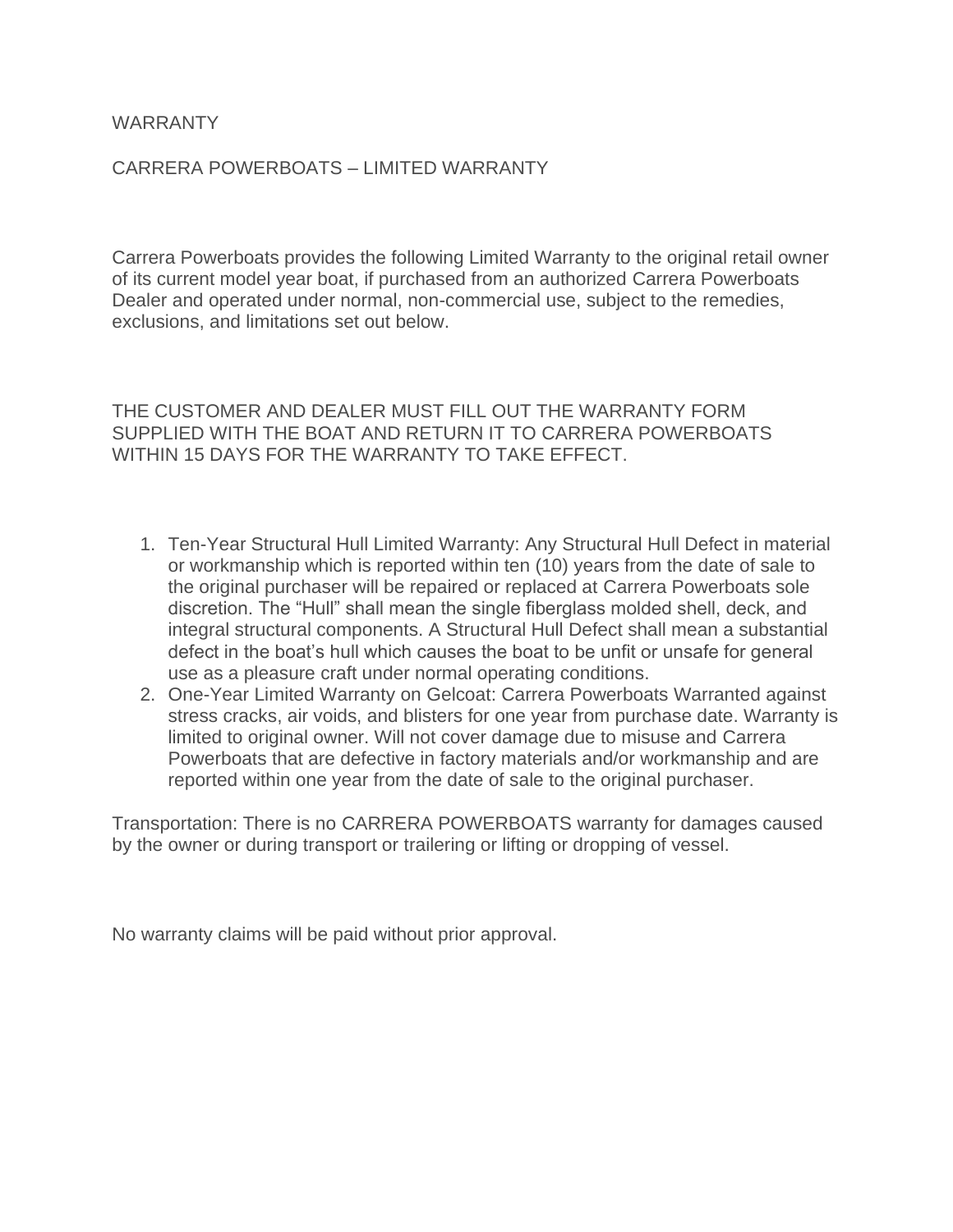## **EXCLUSIONS**

This limited warranty does not apply to any boat which has been damaged by beaching, striking shoal, rocks or other hazards to navigation, allusion, collision, or any and all direct physical damage or impact to the hull or if the vessel sinks, or is submerged partially or completely, and/or salvaged or declared a total loss or constructive total loss for any reason not covered in this limited warranty, the CARRERA PWERBOATS LIMITED WARRANTY SHALL BE VOID AND OF NO FORCE OR EFFECT AND ALL IMPLIED WARRANTIES FOR FITNESS AND/OR MECHANTABILITY SHALL ARE DECLARED TERMINATED AND THE PRESENT WARRNATY VOID. This warranty also does not apply to the following items:

(1) Expenses for hauling out, transportation to and from the dealer or the Carrera Powerboats factory for warranty service.

(2) Equipment or accessories which are not installed by CARRERA POWEROATS, or which carry their own individual warranties, including but not limited to engines, gears, generators, engine components, batteries, propellers, controls, steering mechanisms, and electronics.

(3) Damage, deterioration, discoloration or mold of cushions, cosmetic surface finishes, including discoloration, chalking, cracking, crazing, fading or oxidation of gel coat, stress lines, plated or painted metal and stainless-steel finishes, plastics or acrylic materials, or anti-fouling bottom paint.

(4) Windshield breakage and leakage.

(5) Any Carrera Powerboats boat initially sold at retail by a party other than an authorized Carrera Powerboats dealer.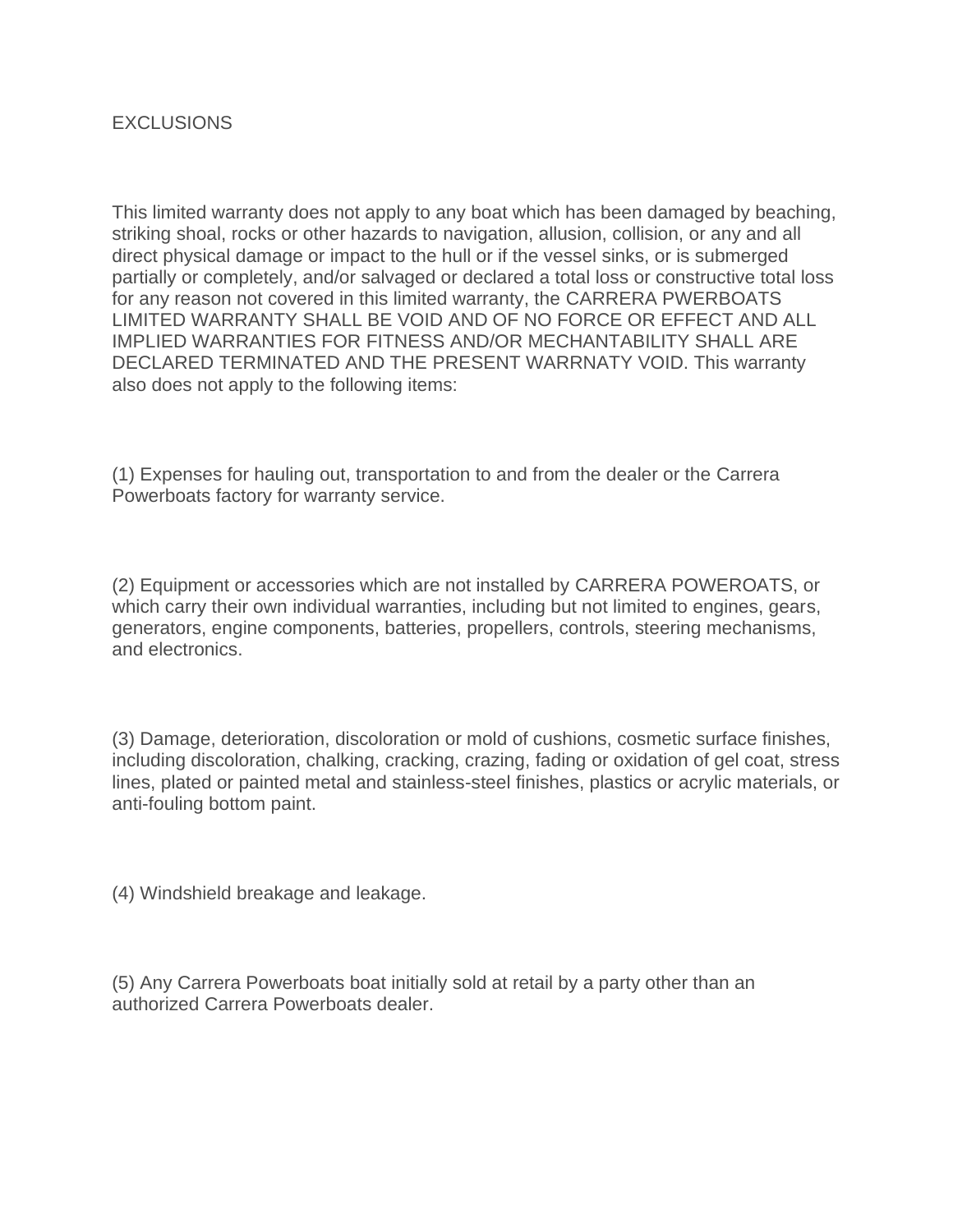(6) Damage resulting from abuse, misuse, improper rigging and installation by an owner or any other person or entity not being an authorized dealer, accidents, overloading or powering in excess of the recommended maximum horsepower.

(7) Failure of the owner to use, maintain, or store the boat; and any other failure to provide reasonable care and maintenance. Normal wear and tear maintenance items are excluded from warranty coverage including but not limited to filters, bulbs, batteries, bungees, anchor rope, trailer finishes, tires, brakes, bearings and lights.

(8) Any Carrera Powerboats boat which has been altered or modified from Carrera Powerboats factory specifications, including penetration of the hull by anyone other than Carrera Powerboats factory personnel or Carrera Powerboats authorized dealer service personnel following factory specified procedures.

(9) Improper use of a trailer, transport vehicle or improper placement of boat on supporting bunks or slings, straps, forklift, correct bunks placement and improper boat lift or sling.

(10) Any Carrera Powerboats boat used for commercial, military or police use which includes but is not limited to any for-profit uses, or other revenue-generating purposes.

(11) Any representation or implication relating to speed, range, fuel consumption or estimated performance characteristics.

(12) Any failure or defect caused by an act of nature or act of God or fire, resulting in damage, cost, or expense.

(13) Any failure or defect arising from a previous repair made by a non-authorized service provider.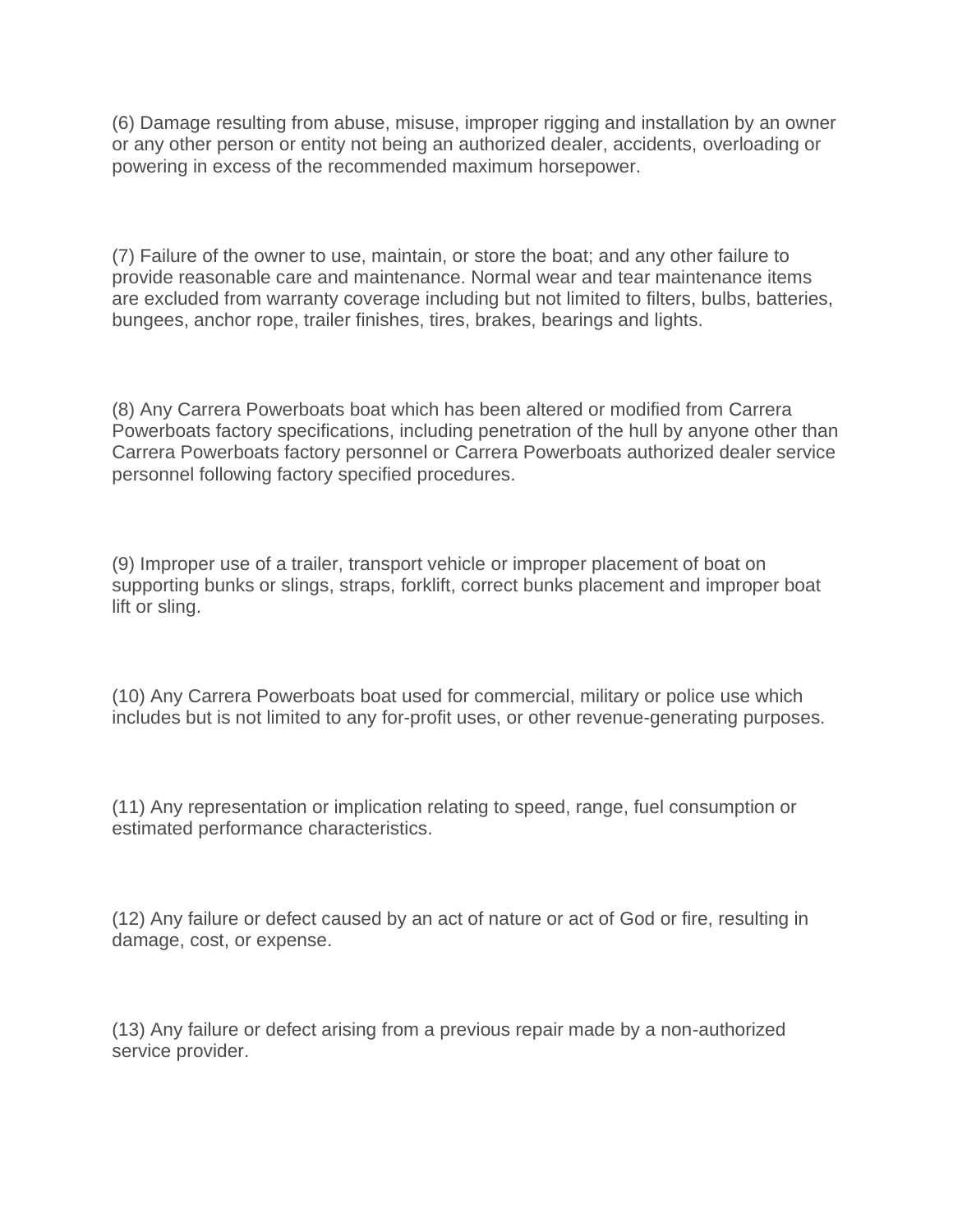(14) Any item exceeding the expressed coverage limits specified of this CARRERA POWERBOATS Ten-year WARRANTY, provided the same does not exceed the purchase price of the boat.

(15) Any defect or repair requiring redesign of the Boat, except pursuant to the recall provisions of the United States Federal Boat Safety Act of 1971 or the recall laws of any other foreign jurisdiction.

The following items are not warranted by Carrera Powerboats in any way, although the Customer may be entitled to certain warranties from the respective manufacturer of such items.

Engine, engine controls and harness

Trolling motors

Battery chargers

Navigation equipment

**Batteries** 

Trailers and trailer accessories

Electronics/depth finders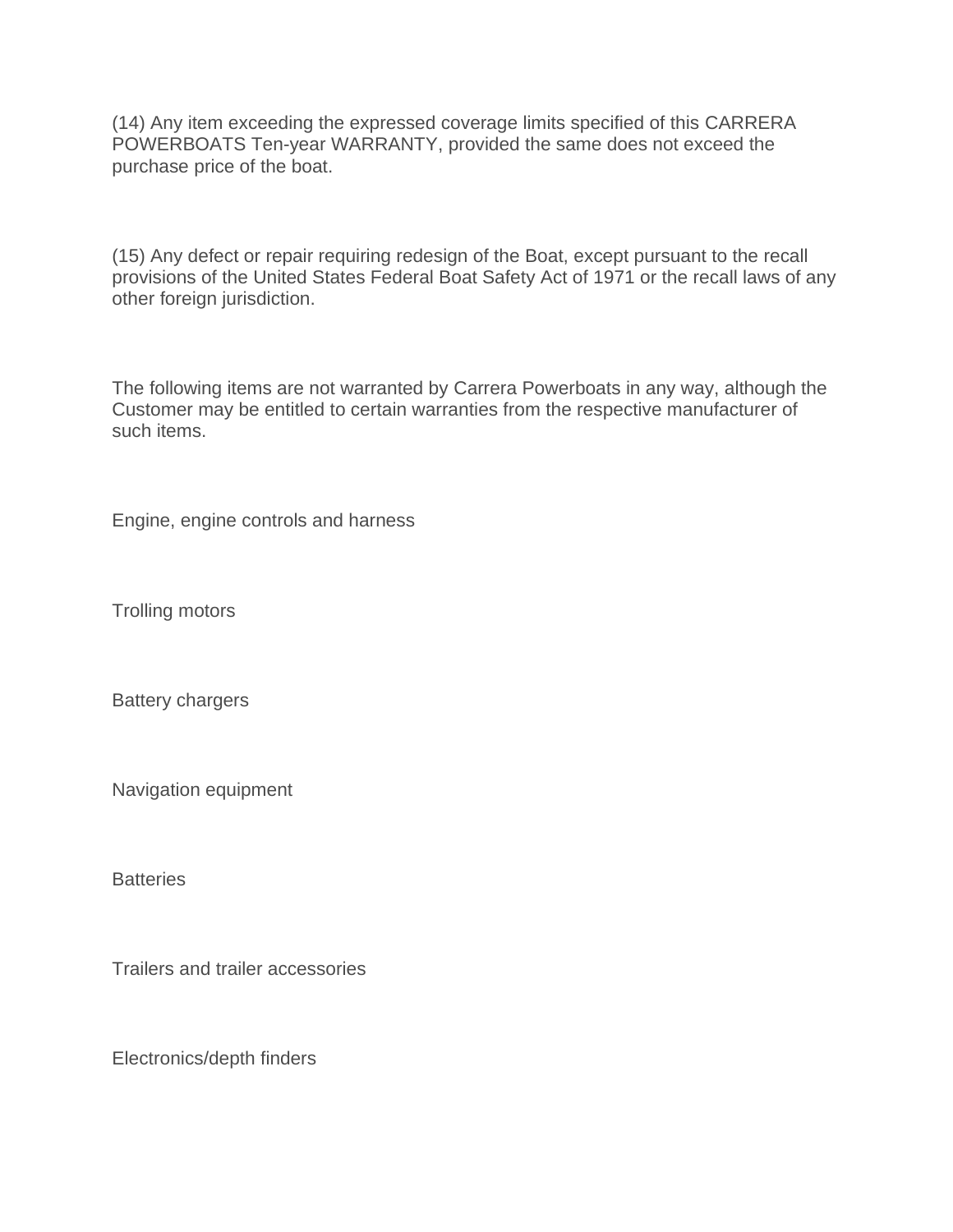Radios/stereos

Any damage caused by accident or resulting from alterations, abuse, commercial use, misuse or negligence of any Carrera Powerboats product. Use of a Carrera Powerboats Boat powered or loaded in excess of maximum limits as stated on the U.S. Coast Guard Capacity Plate in each boat is misuse and will result in cancellation of any warranty.

SOLE REMEDY

THE REMEDY OF REPAIR OR REPLACEMENT OF PARTS OR MATERIALS THAT ARE FOUND TO BE DEFECTIVE IN FACTORY MATERIALS OR WORKMANSHIP COVERED BY THIS LIMITED WARRANTY SHALL CONSTITUTE THE OWNER'S SOLE AND EXCLUSIVE REMEDY AGAINST CARRERA POWERBOATS FOR ANY CLAIMS WHATSOEVER OF ECONOMIC LOSS RESULTING FROM PRODUCT FAILURE.

In keeping with environmental policies and practices, Carrera Powerboats reserves the right to utilize reconditioned, refurbished, repaired or remanufactured products or parts in the warranty repair or replacement process. Such products and parts will be comparable in function and performance to an original product or part and warranted for the remainder of the original warranty period. In no event shall any repair or replacement under this Limited Warranty exceed the fair market value of the product as of the date of the owner's claim. Acceptance of any product returned, or any refund provided by Carrera Powerboats shall not be deemed an admission that the product is defective. Products that are replaced become the property of Carrera Powerboats.

OTHER LIMITATIONS

EXCEPT AS SET FORTH HEREIN, THERE ARE NO OTHER WARRANTIES EITHER EXPRESS OR IMPLIED PROVIDED BY CARRERA POWERBOATS ON THIS BOAT. ALL OTHER WARRANTIES, EXPRESS OR IMPLIED, INCLUDING IMPLIED WARRANTIES OF FITNESS AND MERCHANTABILITY, ARE EXPRESSLY EXCLUDED. CARRERA POWERBOATS FURTHER DISCLAIMS ANY LIABILITY FOR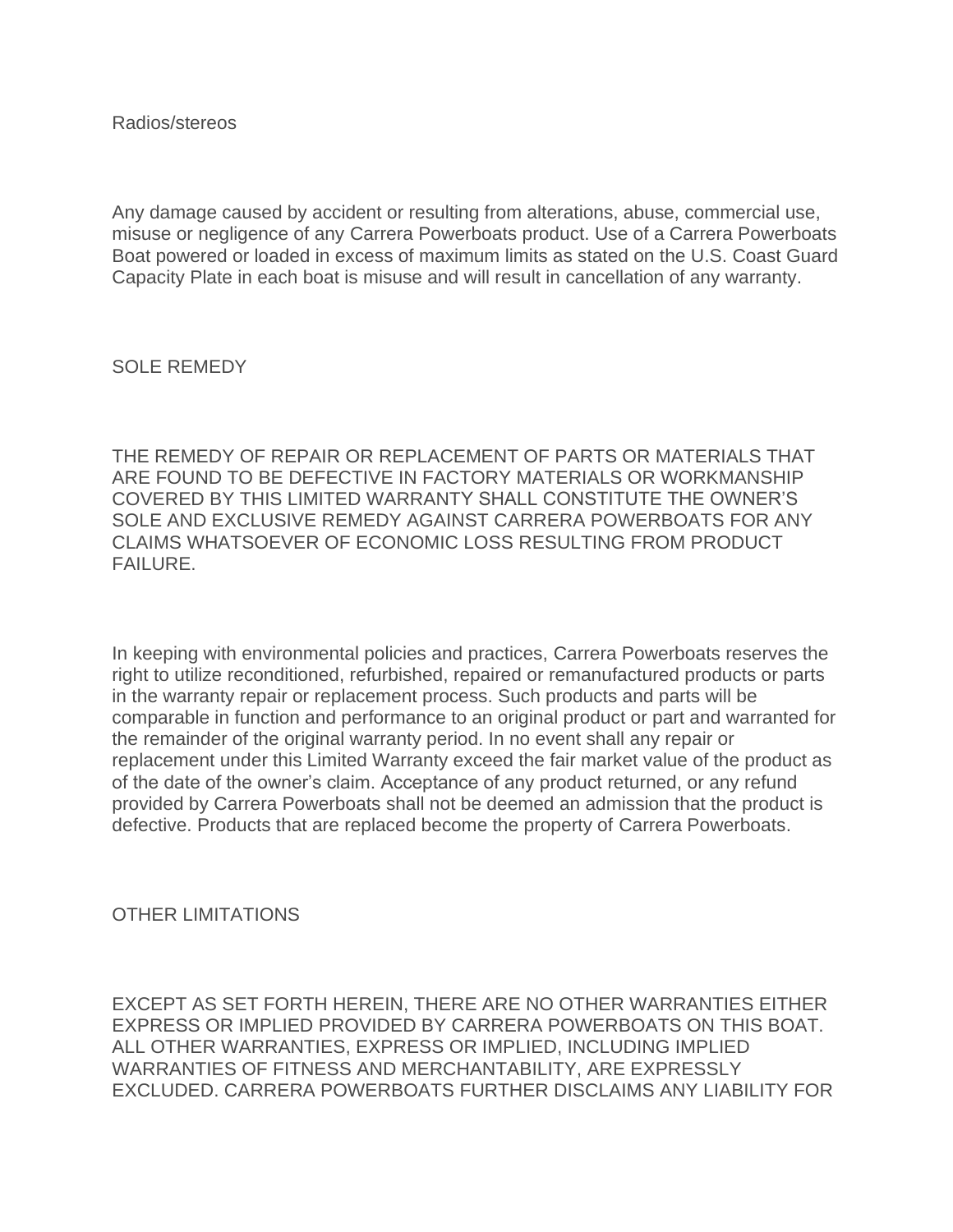ECONOMIC LOSS ARISING FROM CLAIMS OF PRODUCT FAILURE, NEGLIGENCE, DEFECTIVE DESIGN, MANUFACTURING DEFECT, FAILURE TO WARN AND/OR INSTRUCT, LACK OF SEAWORTHINESS, AND ANY OTHER THEORY OF LIABILITY NOT EXPRESSLY COVERED UNDER THE TERMS OF THIS LIMITED WARRANTY.

ANY IMPLIED WARRANTY OF MERCHANTABILITY OR FITNESS FOR A PARTICULAR PURPOSE IS DISCLAIMED. TO THE EXTENT THE IMPLIED WARRANTY CANNOT BE DISCLAIMED, IT IS LIMITED TO THE SHORTER OF ONE YEAR FROM THE DATE OF DELIVERY TO THE FIRST RETAIL OWNER OR THE DURATION OF THE RESPECTIVE EXPRESS LIMITED WARRANTIES STATED HEREIN. TO THE EXTENT ALLOWED BY LAW, NEITHER CARRERA POWERBOATS, NOR THE SELLING DEALER, SHALL HAVE ANY RESPONSIBILITY FOR LOSS OF THE BOAT, LOSS OF TIME, INCONVENIENCE, COMMERCIAL LOSS OR CONSEQUENTIAL DAMAGES. SOME STATES DO NOT ALLOW LIMITATIONS ON HOW LONG AN IMPLIED WARRANTY LASTS, SO THE ABOVE LIMITATION MAY NOT BE APPLICABLE. SOME STATES DO NOT ALLOW THE EXCLUSION OR LIMITATION OF INCIDENTAL OR CONSEQUENTIAL DAMAGES, SO THE ABOVE LIMITATIONS OR EXCLUSIONS MAY NOT BE APPLICABLE. THIS WARRANTY GIVES THE OWNER SPECIFIC LEGAL RIGHTS, AND THE OWNER MAY ALSO HAVE OTHER RIGHTS WHICH VARY FROM STATE TO STATE OR COUNTRY TO COUNTRY.

RETAIL CUSTOMERS IN THE EUROPEAN ECONOMIC AREA (EEA) MAY HAVE LEGAL RIGHTS UNDER APPLICABLE NATIONAL LEGISLATION REGARDING THE SALE OF CONSUMER GOODS WHICH ARE NOT AFFECTED BY THIS LIMITED WARRANTY. THE RETAIL CUSTOMER'S LEGAL RIGHTS UNDER ANY APPLICABLE NATIONAL LEGISLATION REGARDING THE SALE OF CONSUMER GOODS SHALL NOT BE AFFECTED.

## STATUTE OF LIMITATIONS

Any action for rescission or revocation against Carrera Powerboats shall be barred unless it is commenced within one (1) year from the date of accrual of such cause of action. This provision does not grant any consumer a right of rescission or revocation against Carrera Powerboats, where such right does not otherwise exist under applicable law. Some states may not allow the applicable statute of limitations for rescission or revocation to be reduced, so this provision may not apply to each retail owner.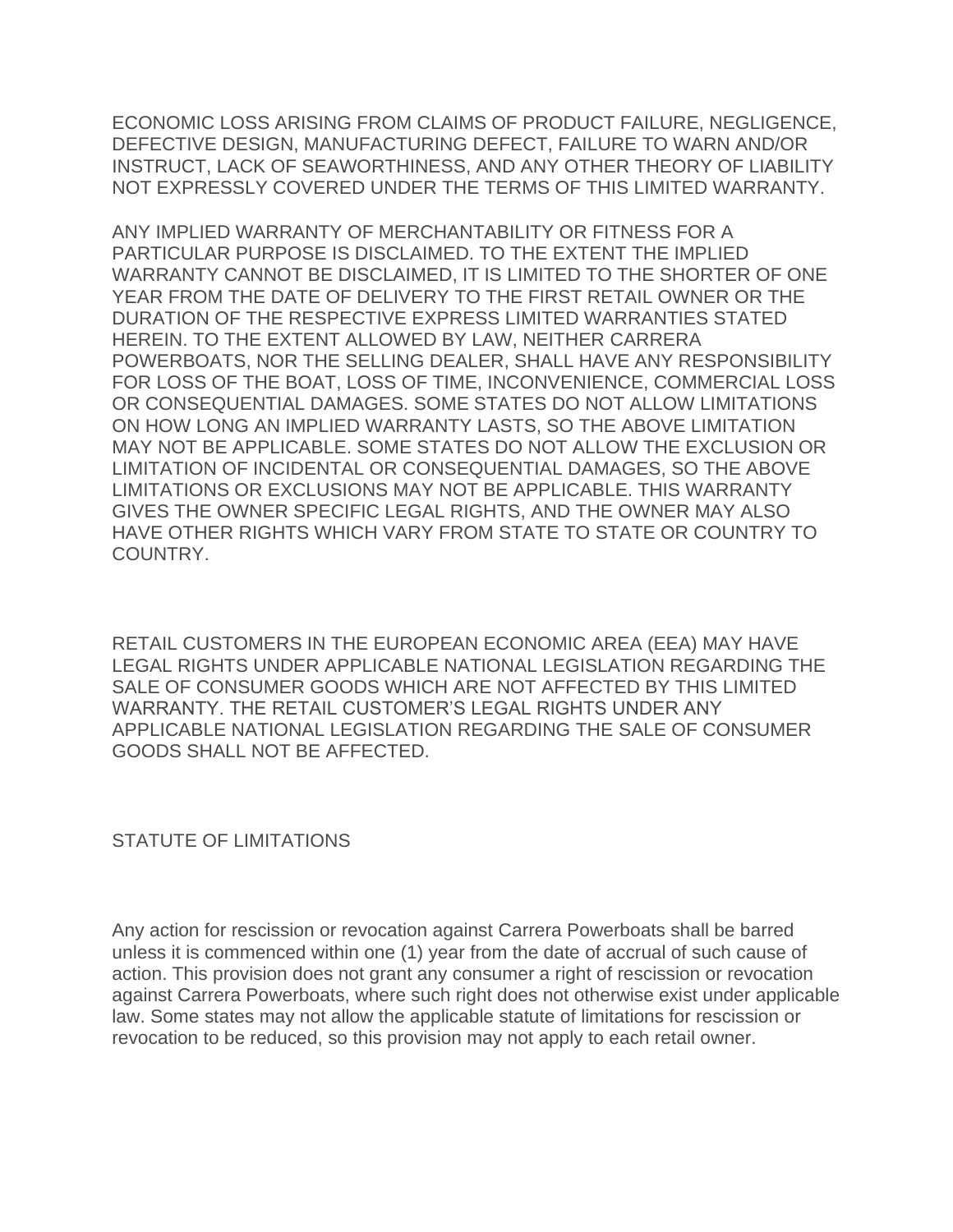## OWNER'S OBLIGATIONS

To initiate a warranty claim, it is the responsibility of the purchaser to contact an authorized Carrera Powerboats dealer immediately after discovery of any defect, describe the nature of the problem, and provide a hull serial number, date of purchase, and name of selling dealer. The authorized dealer will notify Carrera Powerboats, who is solely responsible for determining and authorizing in writing the remedial action(s) to be performed at either an authorized Carrera Powerboats dealership chosen by Carrera Powerboats or at the Carrera Powerboats factory. The purchaser should notify Carrera Powerboats of any boat being repaired by an authorized Carrera Powerboats dealer which has been at the dealership for fifteen (15) days, or of any claimed defect which was not corrected after one repair attempt.

### ASSIGNMENT OF COMPONENT WARRANTIES

Except as expressly set out herein, all warranties provided by the manufacturers and distributors of components, equipment, and parts on the boat (collectively "Component Manufacturers") are hereby assigned to the owner to the extent permitted by the Component Manufacturers, as the owner's sole and exclusive remedy with respect to such items.

### REGISTRATION & WARRANTY TRANSFER POLICY

Carrera Powerboats may modify, improve or discontinue the design, specifications or models with respect to any Carrera Powerboats Boat at any time and will not be obligated to make any such changes in any boats previously manufactured. All terms of this warranty are serviceable, and the invalidity or enforceability of any portion hereof shall not affect the validity enforceability of the remaining provisions of this warranty.